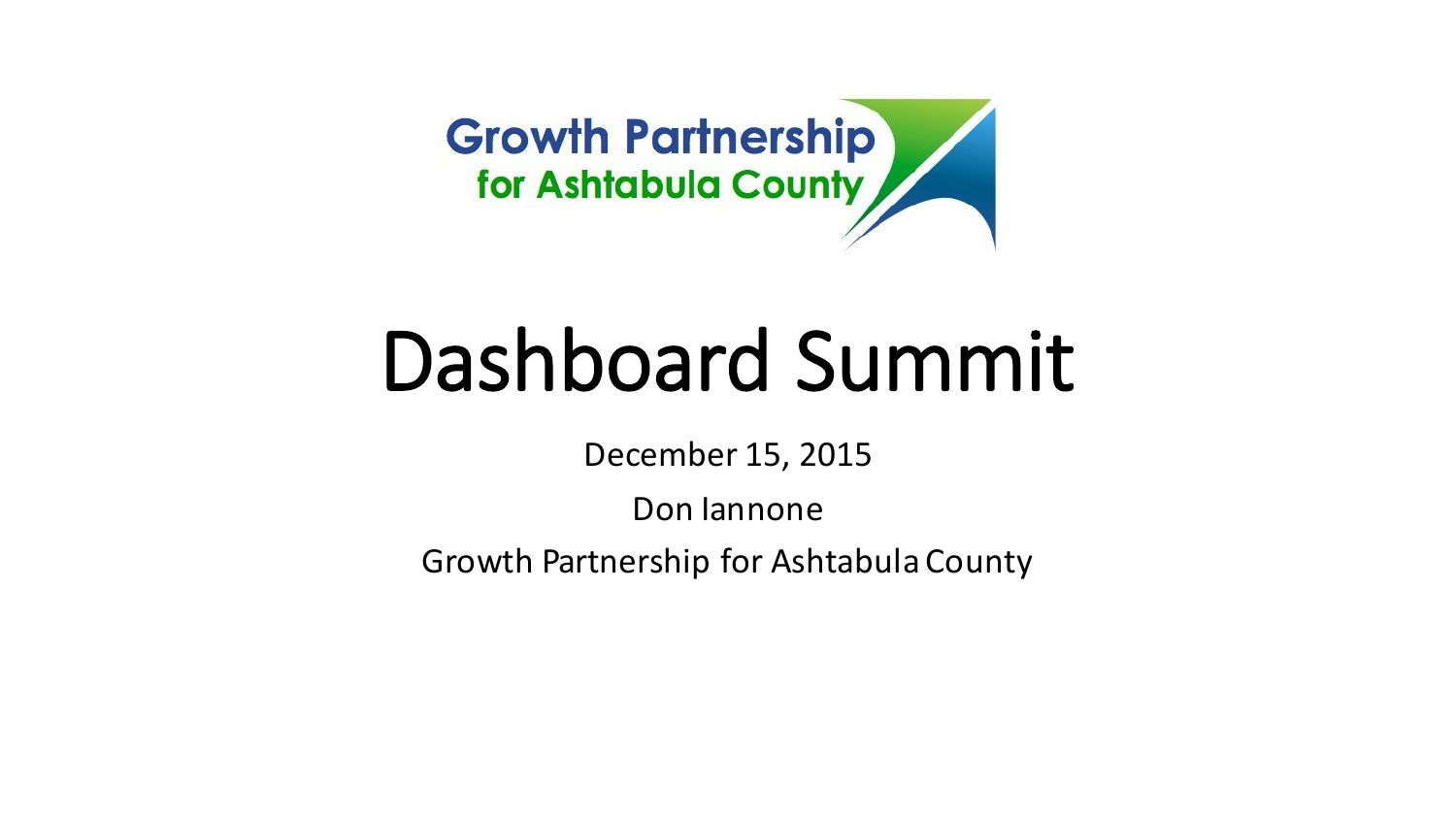## Today's Program

- 8:00 AM Breakfast and Conversation
- 8:30 AM Welcome by Scott Becker, President, Growth Partnership Executive Committee
- 8:40 AM Comments by Commissioner Dan Claypool, Ashtabula County Government
- 8:45 AM Program Overview By Don Jannone, CEO, Growth Partnership
- 8:55 AM Keynote Speaker, James Trutko, Economist (and introduction of Eddy Eckart, North Shore Associates)
- 9:35 AM Q&A with Speaker
- 9:50 AM Small Group Breakouts
- 10:05 AM Small Group Report-Outs and Discussion
- 10:25 AM Next Steps
- 10:30 AM Adjournment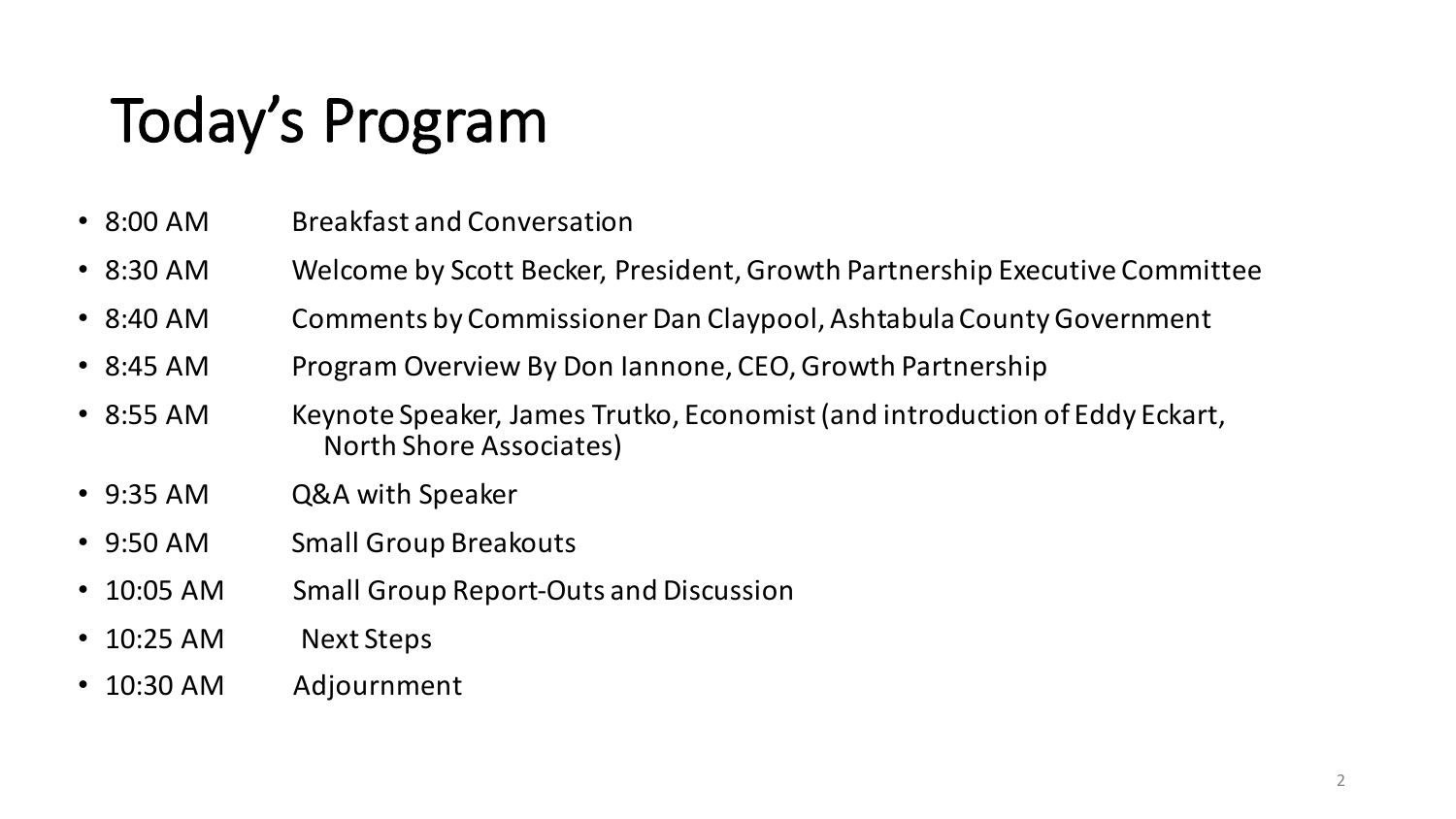#### Dashboard Work Process

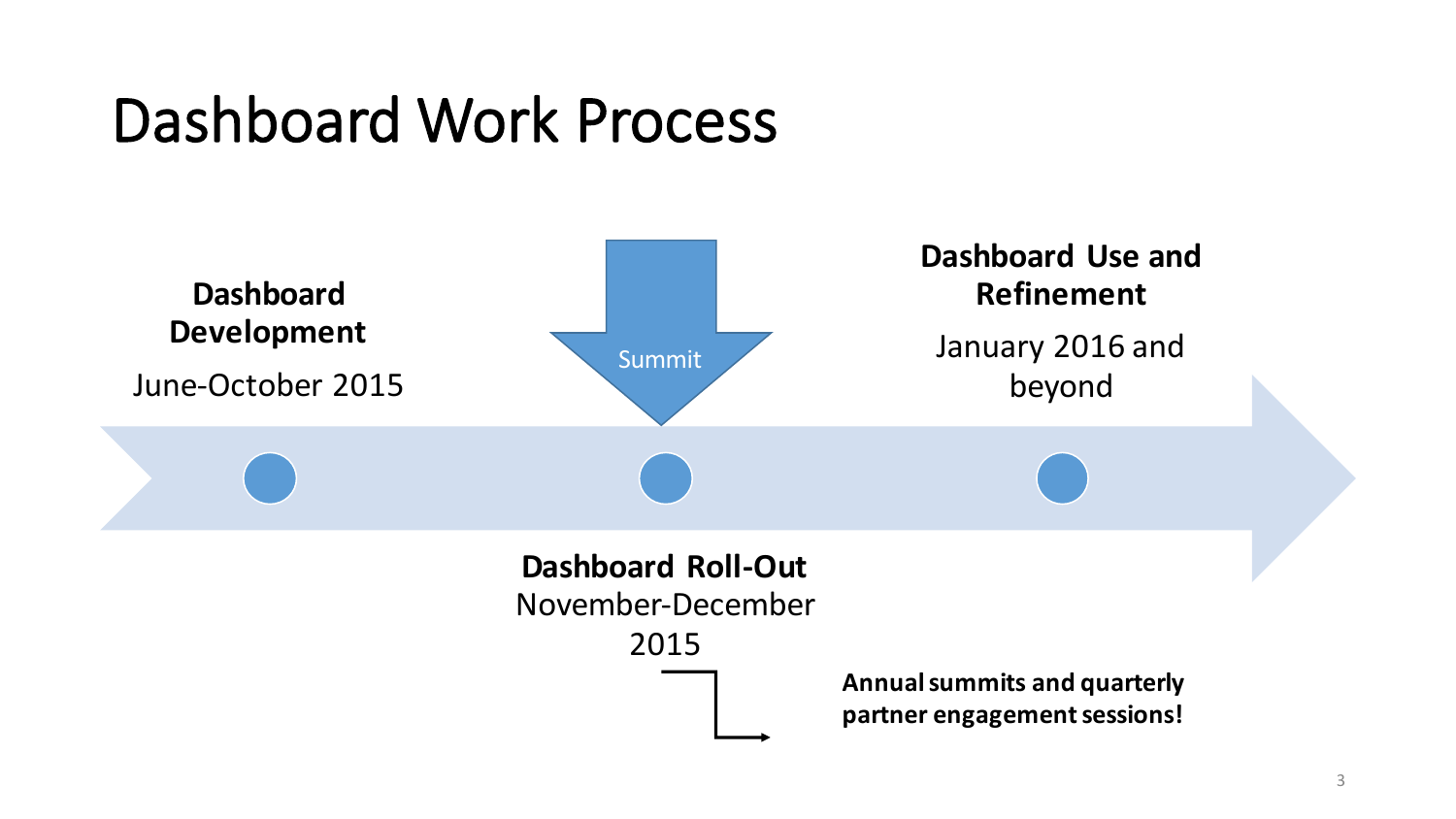### Dashboard Components

board Dashboard  $\overline{\mathbf{C}}$ 

Economic and Community Indicators

Organization Performance Measures

Support Increasing **Collective Impact** 

**Top Challenges and Opportunities e.g. Weak new business formation**

**Action Teams e.g. Entrepreneurial Business Growth**

**Move the needle through integrated**  and coordinated **action**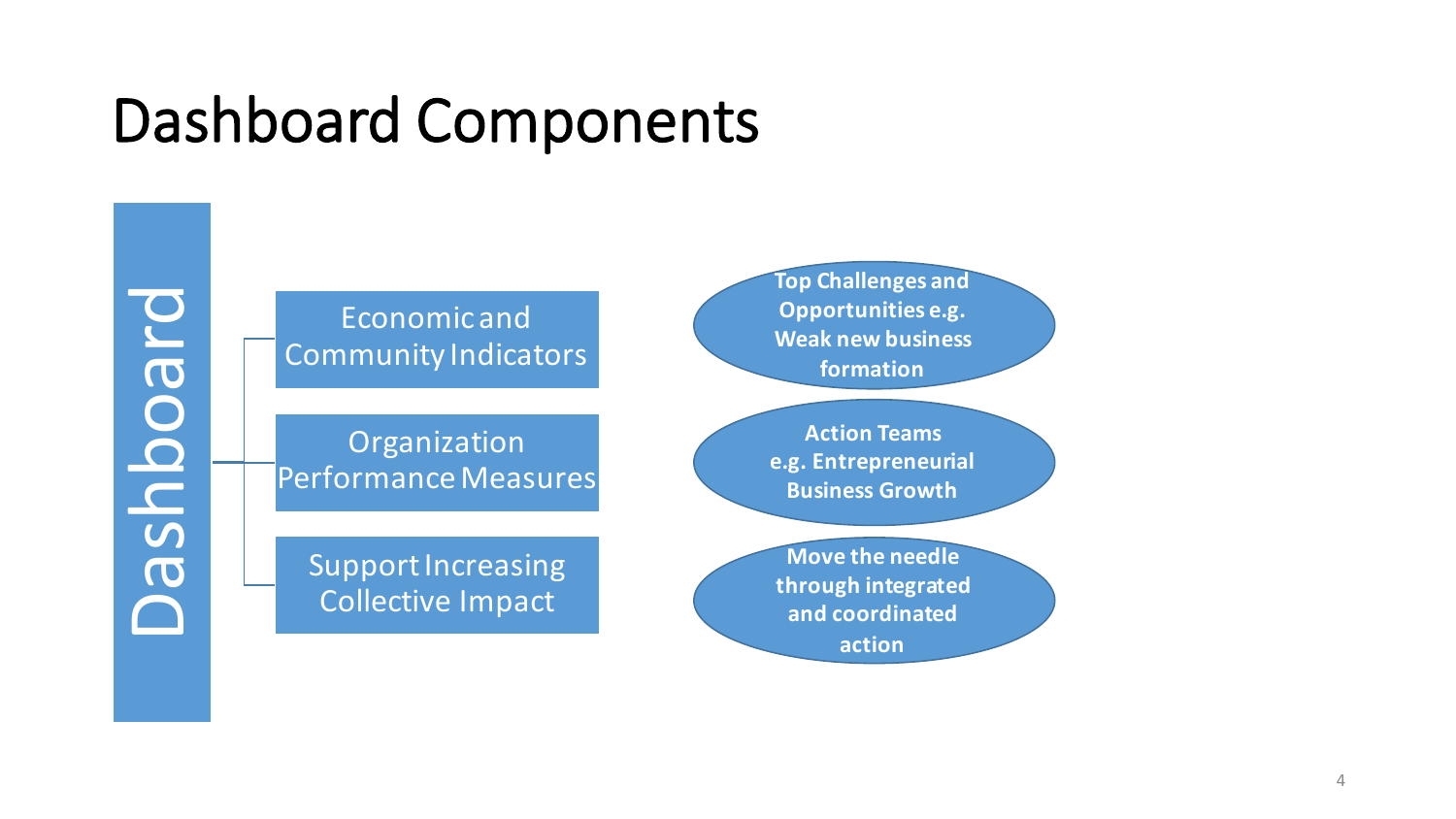### Strategic Approach (Starting Ideas)

| <b>Priorities (Challenges/Opportunities</b>                                                                                                                                                     | <b>Metrics (Short and Longer Terms)</b>             | <b>Strategic Actions (Short and Longer Terms)</b>                                                                                                                                             |
|-------------------------------------------------------------------------------------------------------------------------------------------------------------------------------------------------|-----------------------------------------------------|-----------------------------------------------------------------------------------------------------------------------------------------------------------------------------------------------|
| Retain existing and attract new residents to<br>county with skills and professional talent                                                                                                      | Retention<br>Attraction                             | Placemaking and quality of life<br>$\bullet$<br>Marketing (augment employer efforts)<br>$\bullet$<br>Housing development<br>$\bullet$<br>Image building<br>$\bullet$                          |
| Accelerate workforce and talent<br>development (existing employers)                                                                                                                             | Short term<br>Longer term                           | Meet current employer needs<br>$\bullet$<br>Future human resources required<br>$\bullet$                                                                                                      |
| Strengthen new business formation in<br>strategic industries (See below)                                                                                                                        | Within target industries<br>$\bullet$<br>In general | Develop local entrepreneurs and attract them<br>$\bullet$<br>from outside.<br>Entrepreneurial ecosystem development<br>$\bullet$                                                              |
| Accelerate small and medium-sized company<br>growth                                                                                                                                             | Within target industries<br>In general              | Local ownership (young talent to transitioning<br>$\bullet$<br>companies coupled with mentoring)<br><b>Growth financing</b><br>$\bullet$<br>Economic gardening                                |
| Target industry growth (e.g. plastics, rubber<br>and chemicals, suppliers to existing<br>companies, agribusiness, healthcare, metals<br>and metalworking, tourism, tech businesses<br>that fit) | Short term<br>Longer term                           | Regional cluster linkages<br>$\bullet$<br>Workforce and talent requirements<br>$\bullet$<br>Business sites and buildings<br>$\bullet$<br>Infrastructure (physical and info-comm)<br>$\bullet$ |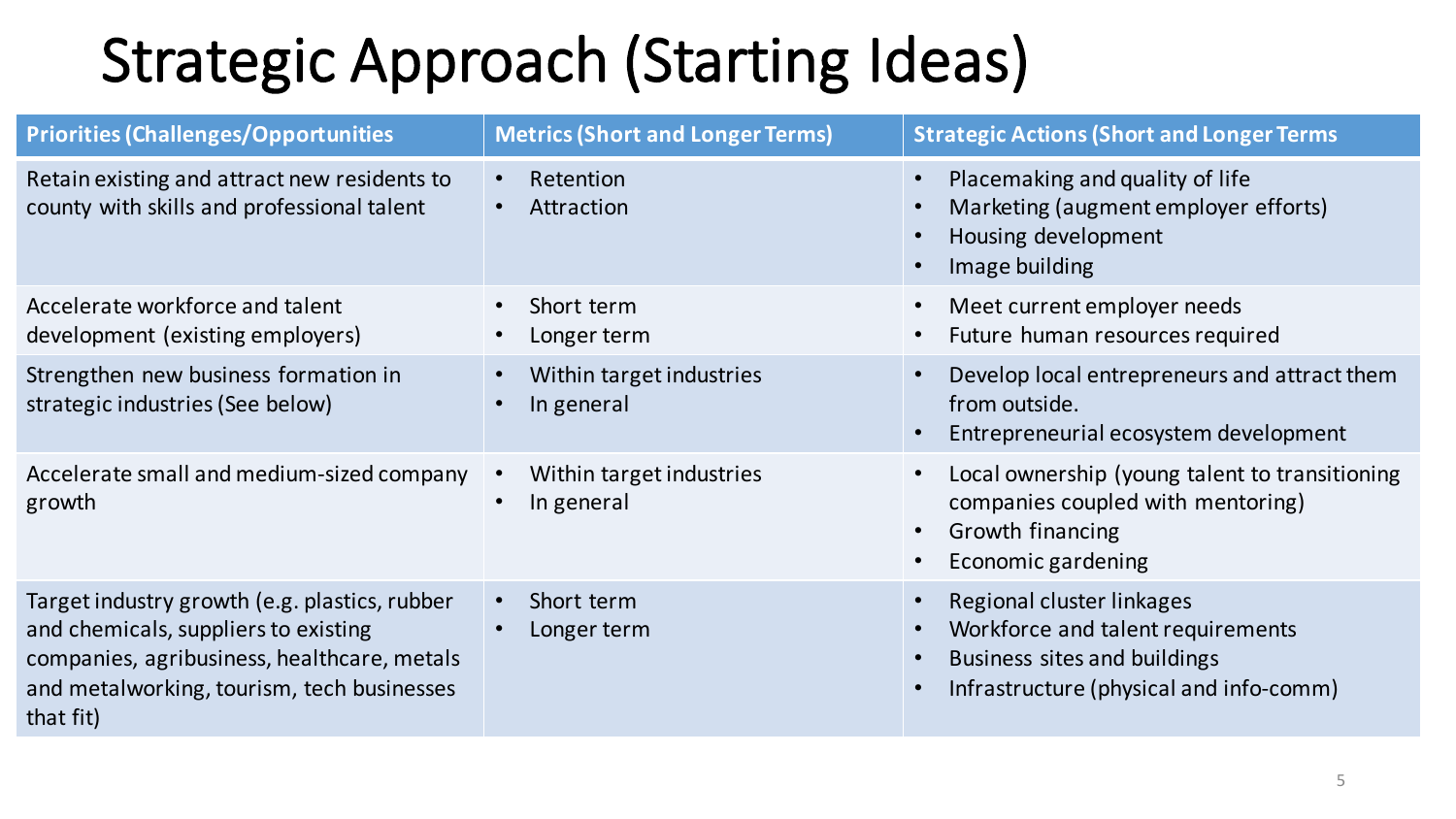## Small Group Exercise: Develop Ideas on Skilled and Professional Talent Resident Attraction

- Key stakeholders
- Challenges or hurdles to overcome
- Action ideas (tactical and strategic, short and longer term)